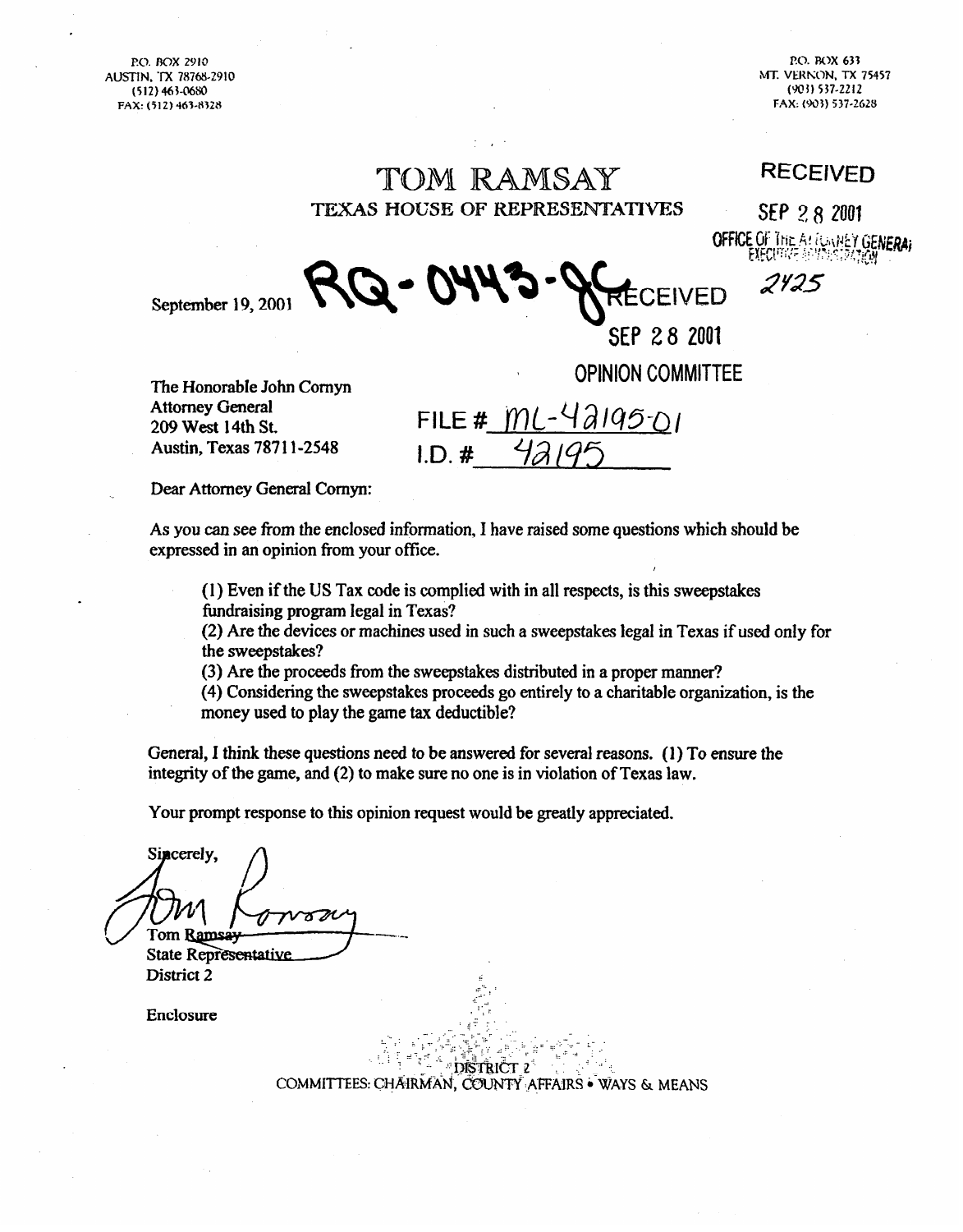# **TEXAS TAX MANAGEMENT ASSOCIATES Professional Cash & Tax Managers 8400 Rusk, - P-0. Box 3346 Houston, Texas 77253-3346 Tel: 713-465-I I2 1 - Fax: 281-752-8980**

# **September pth 2001 .1. .' d-.**

**Attention: Chief Screaming Eagle Clyde V. Bouse, CEO Cherokee Indian Nation of Texas, Inc. 4801 Baldwin Blvd. Corpus Cbristi, Texas 78409 Tel: 361-767-7787 Fax: 341-767-3977** 

#### **Dear Chief Bonse,**

**1. SUBJECT: The proposed Charitable Sweepstakes Fundraising Program of the Cherokee Indian Nation of Texas, Inc.;** 

### **2. Enabling Tax** Opinions:

**This Accounting and Tax Management Firm specializes in unique and complex tax**  opinion(s). In this connection, our professional staff was retained to analyze those **procedures as required by the Internal Revenue Code as a Charitable Sweepstake Fundraising Program and the Rules and Regulations thereunder.** 

**In** our **professional opinion the Cherokee Indian Nation of Texas, Inc. and their Charitable Sweepstake Fundraising Program, as stated in EXHIBIT "A\* Rules and Regulations in Paragraph Number:** 

- **3. The Location** Owner **or Manager will Display a Notice that: Any person may enter the Cherokee Indian Nation of Texas, Inc. Fundraisiug Charitable Sweepstake Drawing without any purchase or without any donation and is not required to be present to enter.**
- **4. The location Owner or Manager will have a roll of tbe Charitable Sweepstake Tickets Available for any one to enter the Cherokee Indian nation of Texas, Inc. Charitable Sweepstake drawing that will be held every week from the proceeds of the prior week. The person will be given a numbered Ticket they must print their name, address and phone number on half the ticket placing it in the Container, and keep the other numbered half.**
- **5. The holder of the Winning Ticket Number will win a Percentage of the Total Revenue Donated the prior week from all of the Charitable Sweepstake Machines that Participate in the Cherokee Nation Indian of Texas, Inc. Charitable Sweepstake, at that location.**
- **6. The winniug Ticket of the Charitable Sweepstakes Drawing will win (Without**